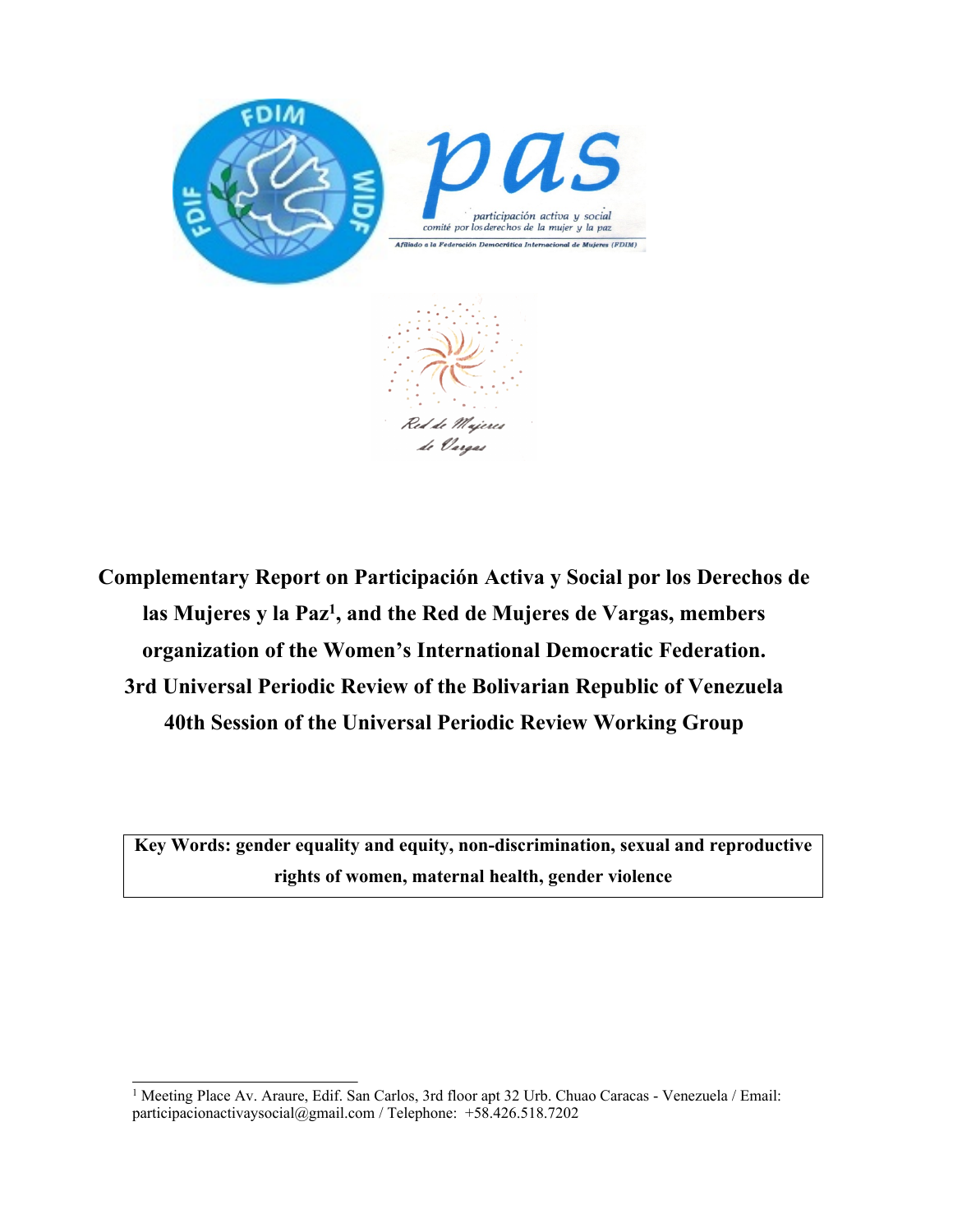## **July 2021**

## **I. I. Organization Information**

1. The Women'<sup>s</sup> International Democratic Federation (WIDF) is an international, nongovernmental organization, founded in Paris, at the International Congress of Women, held from November 26 to December 1, 1945. It was one of the founding organizations in 1949 of the Council World Peace. The WIDF obtained its consultative status in 1972. For many years, the WIDF actively promoted and participated in meetings called by different UN bodies in their relationship with women, but also with the rights of children and adolescents; and, on issues related to peace, national independence, and the sovereignty of the peoples; all aspects that are in the spirit of the basic objectives of the WIDF. The WIDF is made up of 120 affiliated organizations from 124 countries. In Venezuela there are 4 organizations members of the WIDF, two of these organizations are Participación Activa y Social por los Derechos de la Mujer y la Paz (PAS) and the Red de Mujeres de Vargas (RMV).

2. PAS, was created in 1984 as <sup>a</sup> need to organize Venezuelan women, to achieve their political, economic, social, and cultural participation; fight against gender discrimination, and achieve their inclusion in the historical processes of our country.

3. PAS's mission is to gain the organizational and participation spaces that serve to promote, disseminate, and consolidate the actions of women in terms of the unity of action and organization within the concep<sup>t</sup> of class struggle, equality, with an orientation of genre.

4. Achieve the insertion of women in the struggles of the people for the conques<sup>t</sup> of political power. Likewise, promote actions based on peace in the world, solidarity, and suppor<sup>t</sup> for women who fight for the independence, sovereignty, social justice, and self-determination of their peoples, against imperialism as an oppressive and warlike force that opposes development. , to the political, economic, and social independence of nations.

5. The RMV is <sup>a</sup> non-profit organization that was founded in 1999, to contribute to the political, educational, and economic development of women and the fight for gender equality.

6. The Network proposes to promote the participation and organization of women in the development of micro-enterprises, cooperatives, to contribute to their empowermen<sup>t</sup> and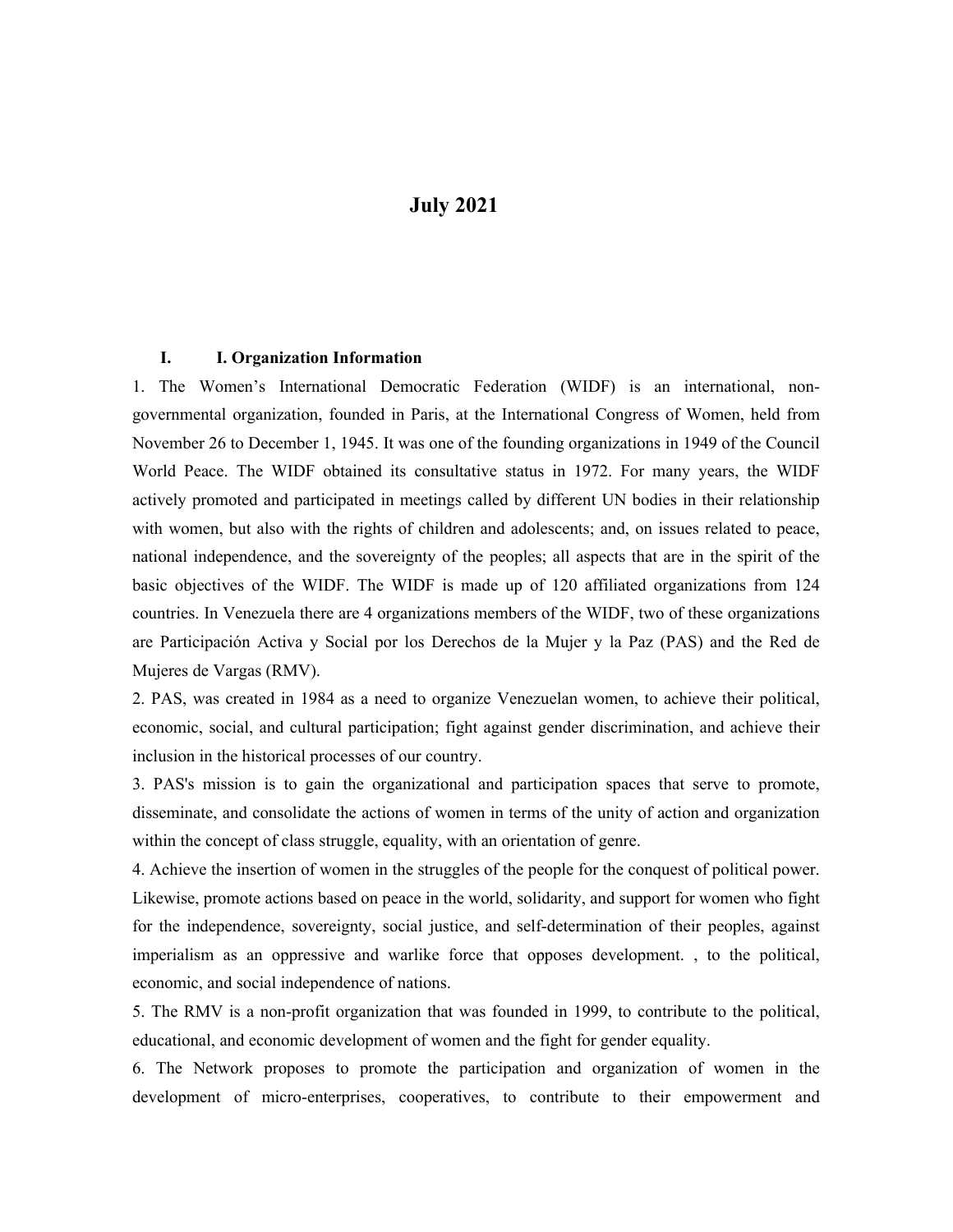overcoming poverty.

7. Promote public policies with other public and private women's organizations to improve the quality of life of women.

8. PAS, was registered in the WIDF in 1985, and the RMV was registered in 2000, as <sup>a</sup> space for international articulation in the fight for the rights of women in their diversity, for peace and sovereignty in our countries, to articulate with the women's organizations of the world and contribute to the unitary impulse of the objective of our Federation. Since the beginning of the 2000s, in Venezuela, we act in <sup>a</sup> coordination space which we have called the Unitary Platform of WIDF Organizations.

## **II. On Equality, Non-discrimination of Women and Women's Human Rights**

9. The Constitution of the Bolivarian Republic of Venezuela (CRBV) meant <sup>a</sup> grea<sup>t</sup> advance in women's rights since it expressly enshrines equal rights between men and women, additionally, it incorporated an inclusive and non-sexist language, making visible the woman, established the legal bases for the formulation of laws that guarantee the rights of women in the social and political spheres, some of these laws are:

10. **The Organic Law on the Right of Women to <sup>a</sup> Life Free of Violence<sup>2</sup> (LODMVLV)**, approved in 2007, and amended in 4 articles in 2015, among which articles 57 and 58 of said law stand out. . A bill to reform the law (approved in the first discussion at the AN) is currently under discussion in the National Assembly (AN), in which 32 articles are modified, 12 new ones are incorporated, it has 04 transitory provisions, 01 repeals, and 01 final.

11. **The bill on the Promotion and Use of Language with Gender Consciousness** has just been approved in the first discussion in the AN, the text of the law contains 10 articles and is linked to the use of non-sexist language and the visibility of women as the subject of law.

12. The Organic Law for the Comprehensive Care and Development of Older Adults is in the process of the second discussion in the National Assembly, which will guarantee equal care to elderly men and women, from the gerontological beginning of guarantee an active, dignified, and happy aging, which in this case favors women.

13. For several years the Ministry of Women and Equality has been promoting plans to improve the situation of women, these are social plans aimed at addressing different aspects that affect the lives of women, we want to highlight two of these plans, the Humanized Delivery and Breastfeeding Plan (PHLM) and Soy Mujer Plan.

14. The PHLM Plan, created on July 11, 2017, is par<sup>t</sup> of the Higher Organ of Humanized Childbirth and Breastfeeding, which seeks to attend to pregnan<sup>t</sup> and in lactation period women, it is comprehensive care that includes socioeconomic benefits, legal support, health assistance, training

<sup>2</sup> Gaceta Oficial Nº 40.548 Nov, 25th, 2014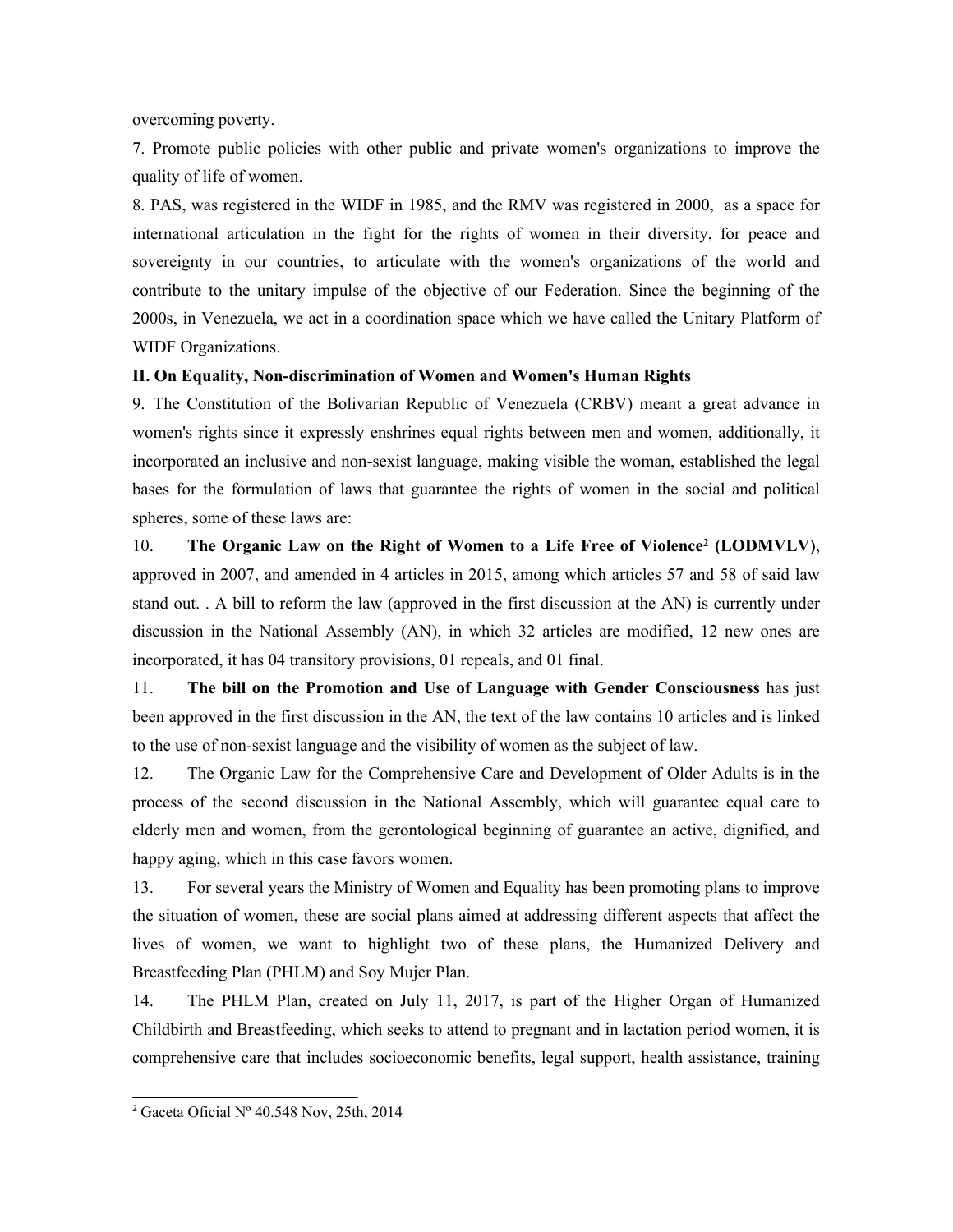plans, and accompaniment community, this plan seems important to us because it promotes community participation through the figures of the promoters of humanized childbirth and breastfeeding, this is <sup>a</sup> clear example of the protagonist participation of women promoted by the CRBV.

15. The Soy Mujer plan, beginning on May  $25<sup>th</sup>$  of 2016, is a social program of financial inclusion aimed at the initiatives of women in the country who develop or wish to undertake socioproductive activities individually or collectively, to overcome poverty and contribute to the economic development of his family nucleus, and the country. In the country, this plan has been particularly relevant for women with disabilities or women with children or family members with disabilities.

16. Regarding access to data, as well as the mechanisms for receiving complaints and reports on grounds of discrimination, it is something that must be worked on more efficiently, but we consider that it is <sup>a</sup> process under construction where social movements and Popular organizations have <sup>a</sup> lot to do to mobilize the authorities.

17. Regarding the inclusion of people with disabilities, at presen<sup>t</sup> we welcome the obligation to have sign language on TV; However, we point out that at the level of infrastructure and adaptation of spaces, there is still much to be done, disabilities are very diverse, which requires the adaptation of spaces, considering each one of the disabilities. Currently, <sup>a</sup> popular consultation process is being developed for <sup>a</sup> reform of the Law on Persons with Disabilities, which seeks to overcome the existing deficiencies for the comprehensive care of all people with some type of disability.

18. 19. Regarding Afro-descendant women, progress has been observed in their inclusion in some spaces for participation, despite the lack of specific legislation. In the last elections of the National Assembly, for the first time, the opportunity was given to participate with <sup>a</sup> quota of the Afro-descendant sector, the country currently has two women elected deputies in said institution.

19. Regarding the political participation of women, despite the changes that have been promoted since 2015 in the National Electoral Council with the regulations on equal electoral participation, the truth is that parity has not ye<sup>t</sup> been reached, although We see as positive that the participation of women in political spaces such as the AN continues to increase, going from 27% in the last AN to 41.3% in the recent election of the AN in December 2020/9 + n.9h. Additionally, women represen<sup>t</sup> 33% of the ministers. We also see with joy the increase in the participation of women in citizen security organizations. On the other hand, women represen<sup>t</sup> 70% of the popular power in the street chiefs and spokespersons for Communal Councils.

20. We consider that the Venezuelan State has made important advances in terms of women's political participation, however, there are many obstacles to overcome, for this reason, we urge the State to assume with greater impetus the incorporation of women into the political sphere, establish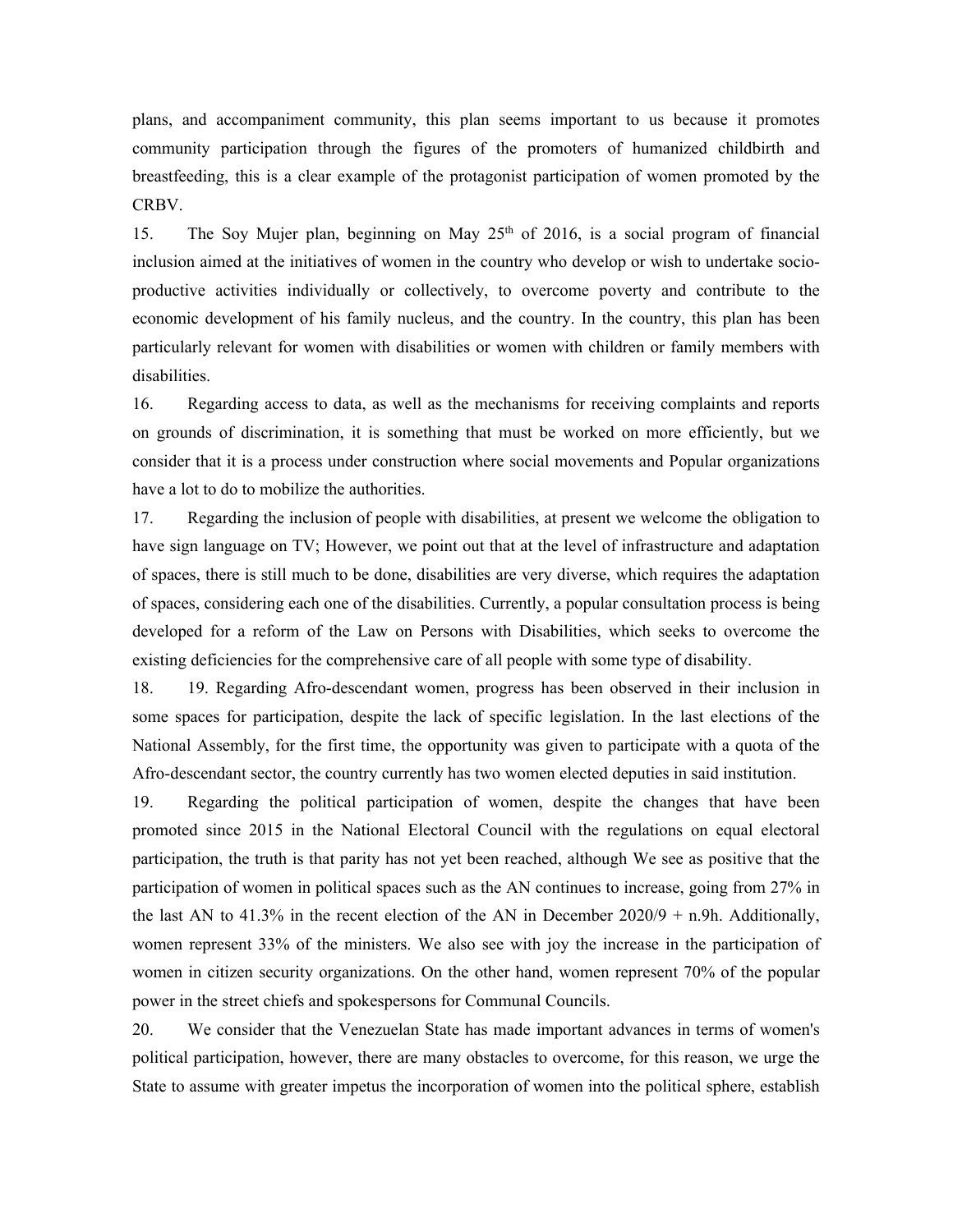mechanisms that guarantee equal participation in electoral processes, we also invite the Government to incorporate more women in the leadership of the different ministries, and above all to incorporate the gender perspective in the formulation of national policies,

21. What is stated in the preceding considerations of PAS and the RMV regarding recommendations **133.101, 133.102, 133.103, 133.104, 133.105, 133.106, 133.107, 133.108, 133.214,** regarding equality and non-discrimination of women in political and economic spheres and social, as with all forms of discrimination.

22. Regarding recommendations **133.52, 133.67, 133.172**, regarding legal assistance to women victims of violence and training and training on gender violence for officials responsible for receiving and processing complaints of gender violence, we want to highlight the efforts made by the Public Prosecutor's Office that, since 2018, began <sup>a</sup> gender training program called "Cátedra libre de defensa para la mujer" to train the Prosecutors of Office and the members of the administrative structure of suppor<sup>t</sup> from the Prosecutor'<sup>s</sup> Public Office in matters of Defense for Women. Train, systemically and inclusively, prosecutors officials in national, supranational, and international legislation on the laws in force in the country in matters of Defense for Women. This training program is also open to officials from other governmen<sup>t</sup> institutions and members of the community in general.

**23.** Additionally, the Ministry of Women together with the National Institute for Women (INAMUJER) has been training community defenders, women members of the community whose function is to suppor<sup>t</sup> the prevention, approach, and accompaniment of victims of violence. Apart from the work carried out by the Legal Guidance Services, where women can have free legal advice in addition to the necessary support.

**24.** Regarding the Human Rights of Women, reflected in recommendation **133.246**, relative to sexual and reproductive rights. PAS and the RMV consider that there has been an important advance by the Government, such as the PHLM plan mentioned above, which guarantees access to health services for pregnan<sup>t</sup> and lactating women, currently 3,226 have been treated through this plan .163 women, who have received comprehensive support.

**25.** However, maternal mortality in federal entities in which indigenous communities live mainly, there are high rates, in some cases triple the national maternal mortality rate, and it continues to be <sup>a</sup> challenge for the Venezuelan State, the plans that are being implemented must **include <sup>a</sup> multiethnic and multicultural vision, continue to promote the "Medicina Integral" training program so that the communities furthest from populated centers have quality care and follow-up, encourage community participation in the follow-up and accompaniment of women pregnant and guarantee care services according to the needs of women. We suggest that the State publish the maternal mortality indicators on time, to generate policies and**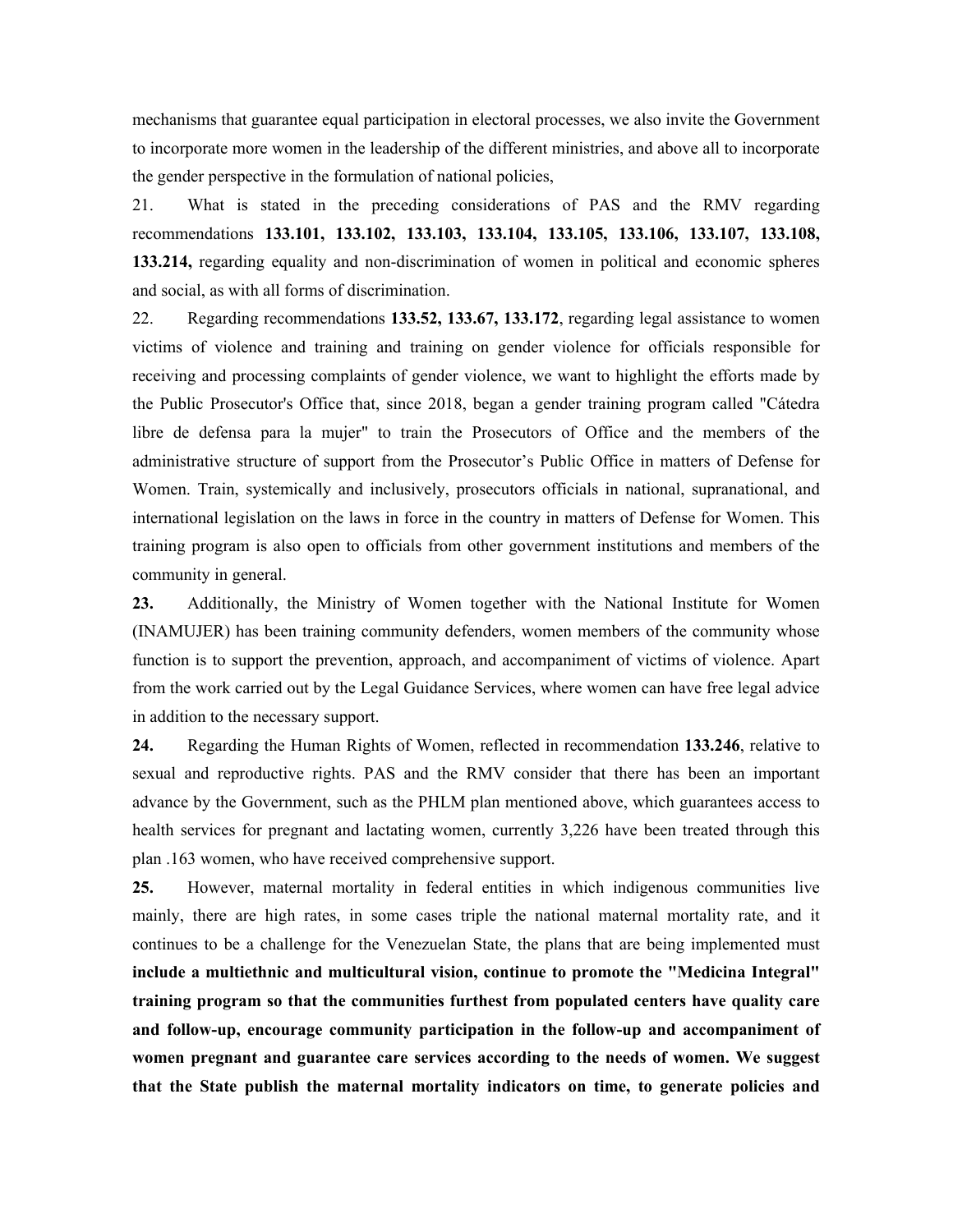## **implement actions aimed at solving problems.**

26. Regarding the sexual and reproductive rights of women, there are two important elements to note. First, we recognize that the unilateral coercive measures imposed by the United States governmen<sup>t</sup> significantly affect <sup>a</sup> myriad of economic activities, preventing or making it difficult for the Venezuelan State to acquire medical and pharmaceutical supplies, such as contraceptive pills and other contraceptive methods, making it difficult for women to access these supplies. Secondly, we consider that both the legislative and executive branches must take steps to guarantee the full enjoyment of women's sexual and reproductive rights, therefore we urge the Venezuelan State to join <sup>a</sup> large number of women's organizations, social movements, and other social organizations, **to promote the necessary debate on the decriminalization and future legalization of the interruption of pregnancy**, recognizing it as <sup>a</sup> sexual right of women, as well as the recognition of sexual diversity.

27. During the last decade, Venezuela made progress in meeting goals such as the reduction of infant mortality, or the access of all to medicines for the treatment of HIV. Additionally, it has made an effort to reduce maternal mortality (with less success), as well as to reduce mortality from catastrophic diseases and easy prevention and early diagnosis (breast and cervical cancer).

28. However, we note with concern that in recent years many of the goals achieved have been reversed, all because of coercive measures. For example, patients with endocrine-metabolic diseases have received less treatment than in previous years, being only those drugs that are acquired through bi-national agreements with Cuba, China, or Russia, which we have, to meet the needs of It is essential for the population to have access to other drug markets, since the quantities that are accessed through the agreements are not sufficient.

29. Regarding cancer treatment, the situation is not very different from that described above, with the aggravation that many of these treatments can only be purchased from transnational pharmaceutical companies, which as <sup>a</sup> result of the coercive measures cannot sustain commercial relations with the country, putting the health of the Venezuelan population at risk.

30. Our organization works, among other populations, with women of the Warao indigenous ethnic group, they represen<sup>t</sup> one of the most numerous indigenous peoples in the country, we note with concern the increase in cases of cervical cancer, as well as the increase in sexually transmitted infections, mainly HIV.

31. The Venezuelan State makes grea<sup>t</sup> efforts to care for the entire population in the face of the Covid-19 Pandemic, maintaining one of the lowest numbers of contagion and deaths, thanks to the biosecurity measures ordered to the population in <sup>a</sup> timely and effective manner. . Currently, despite the coercive measures and the blockade that hinder the purchase of vaccines, the Venezuelan governmen<sup>t</sup> is advancing in the second phase of mass vaccination free of charge to the entire